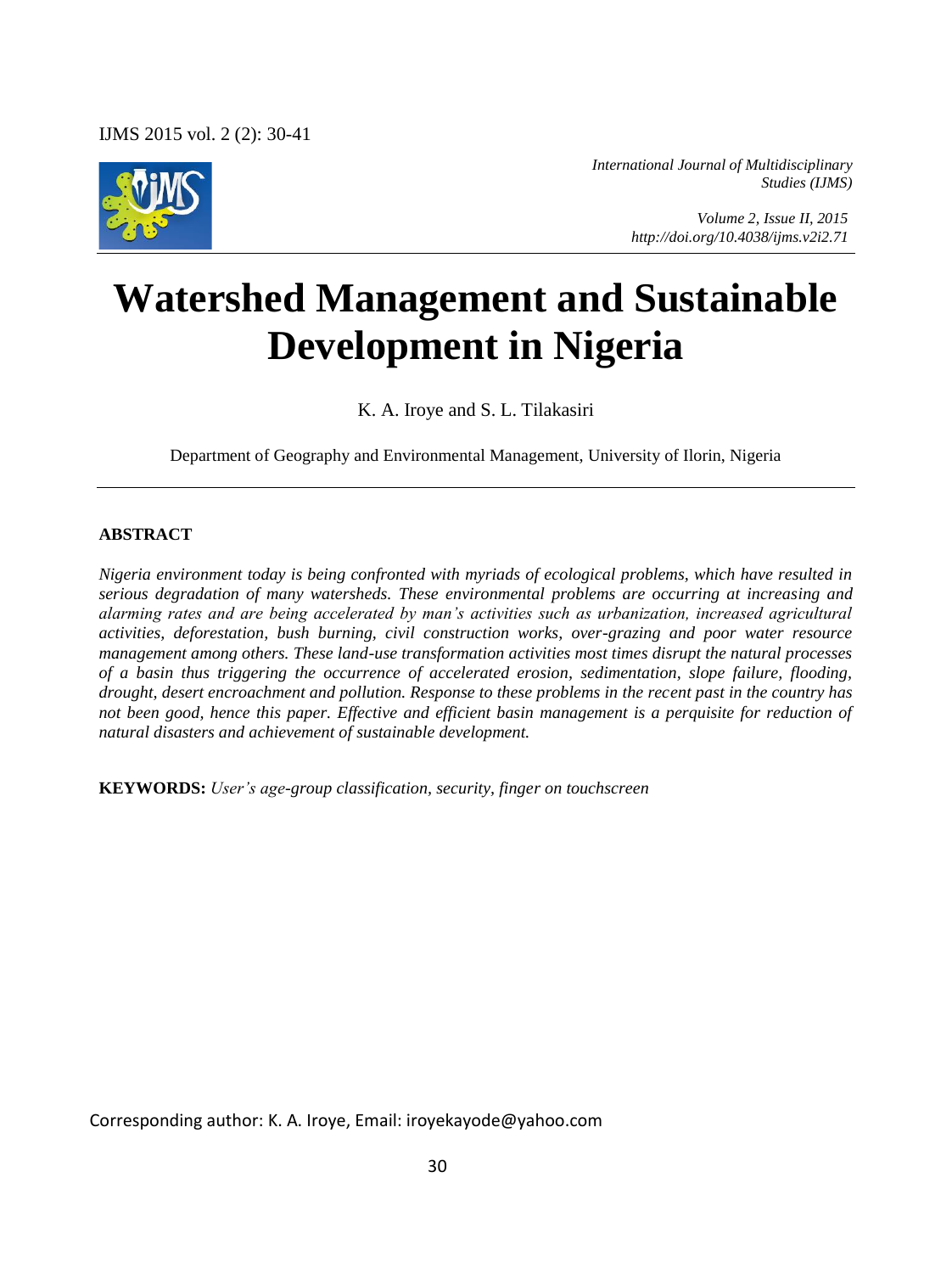#### **1. INTRODUCTION**

Drainage basin (watershed or catchment area) refers to topographically defined areas within the total catchment area of a major river system (Edwards et al. 2015). Kinghton (1984) described it as a well-defined topographic and hydrologic entity that is of fundamental importance. It is an area limited by drainage divide and occupied by a drainage network (Figure 1).



**Figure 1.** A Geomorphological View of the Drainage Basin *Source*: Gregory and Walling (1973)

A drainage basin represents the soil, the water bodies and vegetation within a catchment area. It represents the segment of earth surface set apart from adjacent segments by a less clearly defined boundary. USEPA (2012) sees it as an area of land, a bounded hydrologic system, within which all living things are inextricably linked by their common water course and where, as humans settled, simple logic demanded that they become part of a community. According to World Bank (1993), subsurface water flows including underground aquifers are also part of the basin. River basins can be typically large, crossing not only private property lines, but regional and international boundaries as well (Lee and Dinar, 1995). A watershed provides an ideal unit for managing lands because the hydrological cycle within it provides an ideal unit for managing lands because the hydrology cycle within a watershed drives many of the

physical, biological and environment processes in the catchment (Edwards et al., 2015).

One of the most important characteristics of a drainage basin is that, it is an open system where energy supply for its maintenance and preservation is represented by input of solar radiation. This is balanced by constant removal of material and energy represented by river discharge and re-radiation. Adejuwon and Jeje (1975) regard it as a system which is similar in many aspects to the ecosystem of the ecologist.

The recognition of a drainage basin as a basic unit of the landscape represents one of the major landmarks in hydrologic research. Within a drainage basin, hydrological, geomorphological and ecological data can be collected, organized and analyzed. Recognition of a drainage basin as a basic unambiguous unit of landscape owes largely to morphometric system of Horton (1945) which was subsequently elaborated by Strahler (1957), Faniran (1972) and others. Drainage basin is now increasingly being adopted as a suitable areal (spatial) unit for development planning (Ayoade, 2003) because the boundaries of the drainage basin are stable, natural and well defined, and because of the systematic attributes it exhibits. According to Sale (1985), if sustainable integrated area development is a goal, it is more likely to be achieved working with coherent region such as river basins. Both UN 1992 conference on environment and 1992 Dublin Conference on Water and Environment called for comprehensive management of resources, using the river basin as the focus. According to Scuddder (1994), over seventy percent of the world's land area can potentially be influenced by river basin development. While many countries have access to resources of at least one river basin, some countries can access the resources of several basins (Lee and Dinar, 1995).

However, the uses to which man put various aspects of the drainage basin considerably interrupt the tendency of a drainage basin to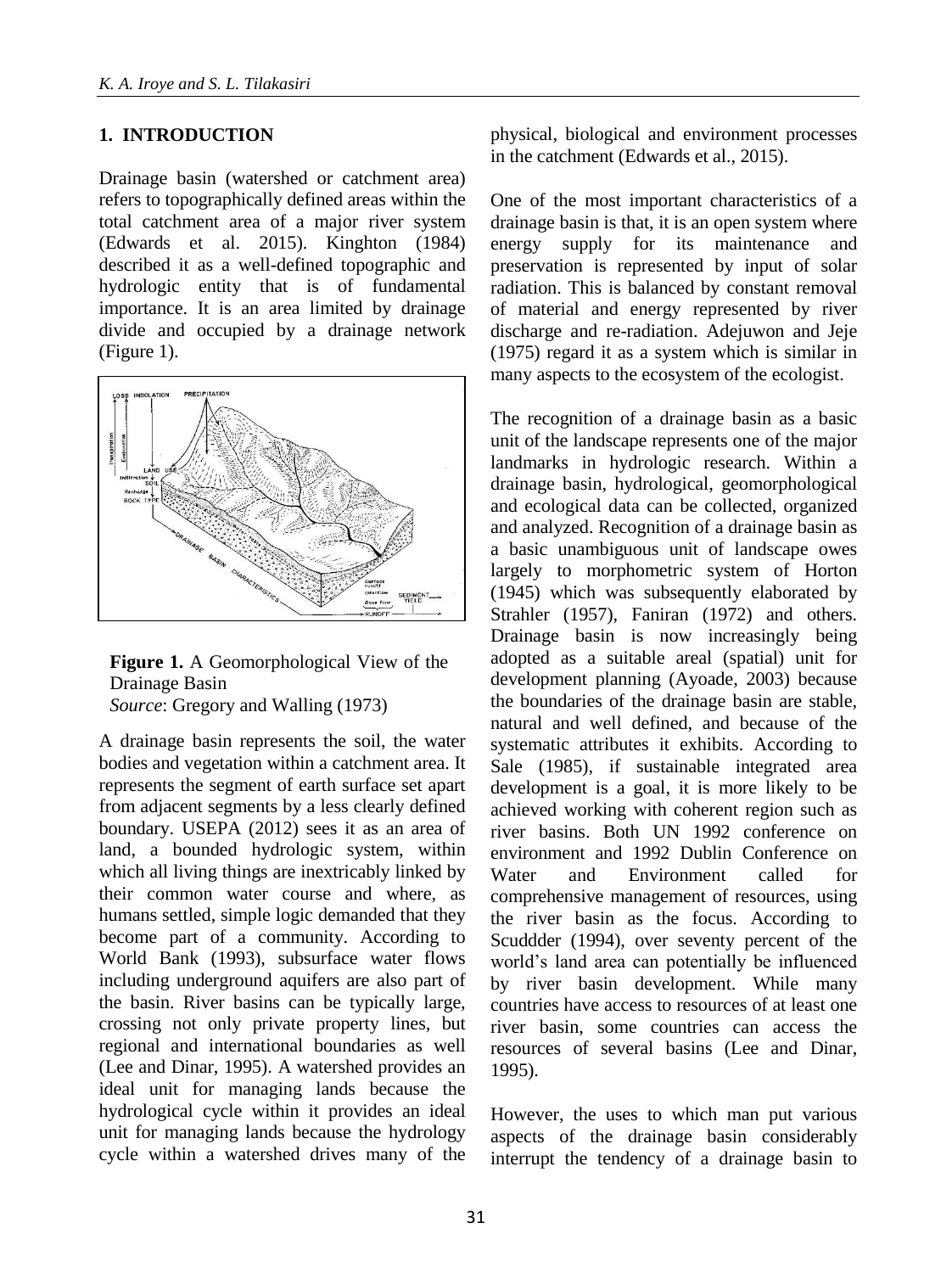achieve equilibrium within its components. Such action of man includes increased agricultural activities, deforestation, civil construction works, overgrazing, bush burning, drainage blockage, poor water resource management, urbanization increased population pressure on land and other associated anthropogenic activities. These activities which usually result in degradation of the basins are occurring at increasing and alarming rates and are being manifested in form of soil erosion, flood, drought, desertification and sedimentation among others.

A report by United Nations (2015) observed that the world is currently facing an increasing frequency and intensity of disasters with devastating impacts. According to the report, the last one decade have seen 478,100 people killed, more than 2.5 billion people affected and about US\$690 billion in economic losses. The report further observed that disasters triggered by hydro-meteorological hazards accounted for 97 percent of the total people affected by disasters which amounts to about 60 percent of the total economic loses.

Though hydro-meteorological condition has been fingered as a factor responsible for most disasters, the environmental conditions of drainages basins remain a formidable catalyst in the occurrence of such disasters. Today, Nigeria watersheds are faced with a number of challenges some of which according to Aremu et al. (2010), Iroye (2015 and 2008) Jimoh (2003) and Okoko and Olujimi (2003) include:

- i. Flooding in low-lying belts of coastal regions, and in the plains of small and large inland rivers.
- ii. Coastal and marine erosion
- iii. Gully erosion in south-east and north central states.
- iv. Land subsidence in coastal and marine areas
- v. Extensive deforestation
- vi. Contamination of surface and ground water
- vii. Inappropriate land use practices such as pavement especially in urban residential areas
- viii.Bad agricultural practices such as shifting cultivation overgrazing, over cropping, shifting cultivation etc.
- ix. High rate siltation of lakes and dams
- x. Drought and desertification in northern fringes

Inadequate intervention and neglect to control the degradation process have contributed to the magnitude of ecological problems within the drainage basins in Nigeria (Ofomata, 1991; Faniran and Jeje, 1983; Faniran; 1991; Jimoh, 2003; Okoko and Ohijimi, 2003; Nabegu, 2005; Adedayo, 2007; Iroye, 2010; Aremu and Sule 2010; Eniolorunda, 2010), hence the call in this paper for its comprehensive management; this is because, how the river basin is developed and managed will have a major impact on present and future living standards of its inhabitants and on the ecosystem (Srinivas, 2015; Lee and Dinar, 1995).

## **2. COMPREHENSIVE BASIN**

#### **MANAGEMENT**

Comprehensive basin management involves coordinated use and integrated management of land, water vegetation and other physical resources and activities within a catchment area (Gardiner, 1994; Tilakasiri, 1980). This is to ensure minimal degradation of the resources, minimal soil erosion, minimal impact of water yield and quality and other features of the environment such as air. Effective and efficient basin management is thus not only a prerequisite for reduction of natural disasters, but also a right effort in the achievement of sustainable development. It encompasses activities which, although within the drainage basin, can be distant from the river channels and may involve resources other than or in addition to river water (Barrow, 1998). Lee and Dinar (1995) observed that a river basin system is comprised of many components with interdependencies, piecemeal approaches to river basin development and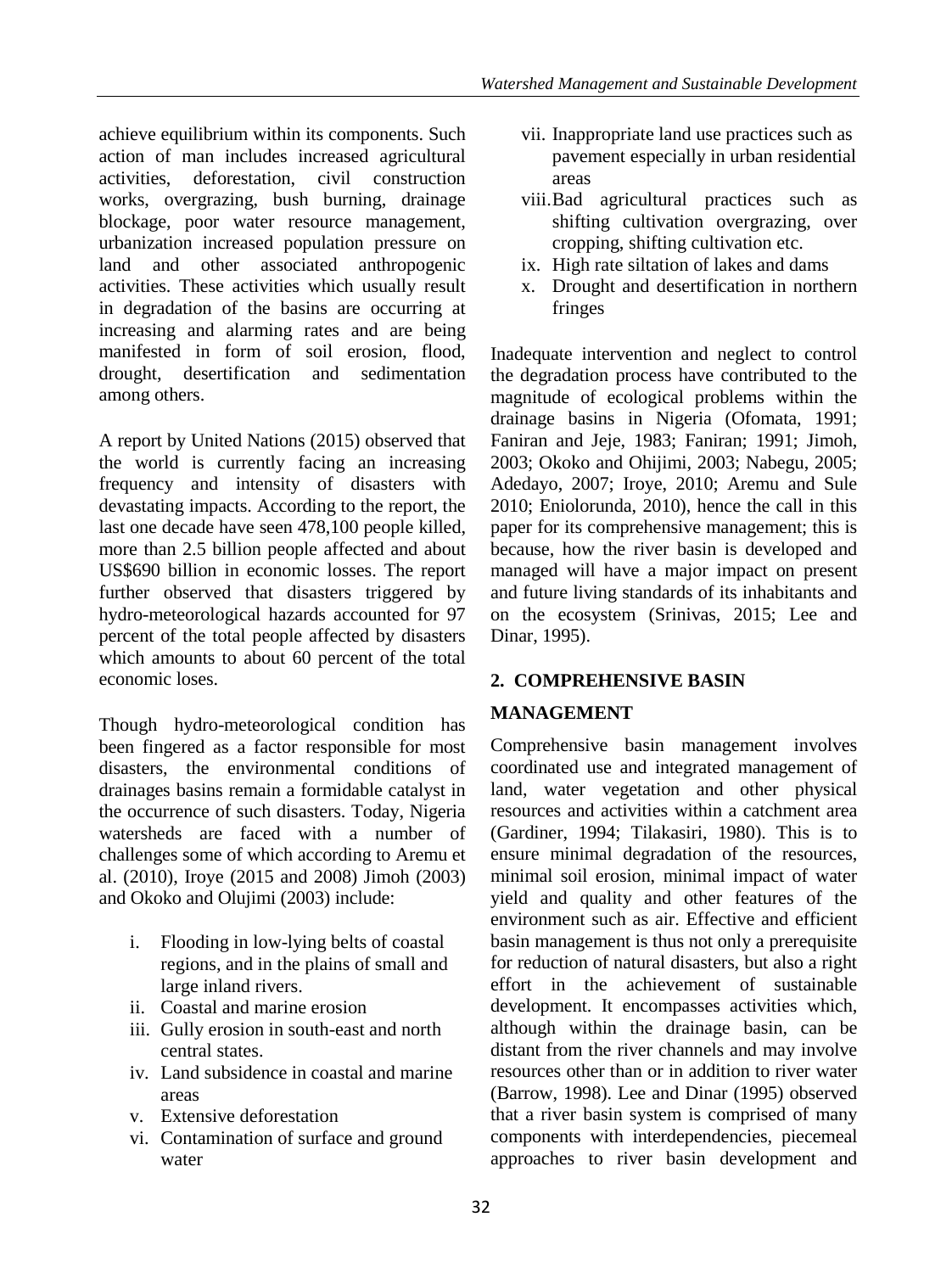GLICKEN J. Getting Stakeholder Participation Right: A Discussion of the Participatory Process and Possible Pitfalls. Environmental Science and Policy. 2000; 3: 305-310.

GREGORY KJ & WALLING DE. Drainage Basin Form and Process: A Geomorphological Approach. Edward Arnold Publishers, 1973.

HORTON RE. Erosional Development of Streams and their Drainage Basins: Hydro-Physical Approach to Quantitative Morphology. GeoL Soc. Amer. Bull. 1945; 56: 275-370.

IROYE KA. Hydro-geomorphic Implications of In-Stream Sand Mining Activity in a Tributary Channel of Asa River in Ilorin, Kwara State, Nigeria. Journal of Scientific Research*.* 2015; 3 (1): 70-84.

IROYE KA. Deforestation and Sustainable Watershed.Management in Nigeria:A Reflection. Environmental Issues. 2010; 3:74- 81.

IROYE KA. Effects of Landscape and Climatic Parameters on Basin Management in Ilorin, Kwara State Nigeria. Unpublished Ph.D. Thesis, University of Ilorin. 2008.

IRWIN F & WILLIAMS IR. Catchments as Planning Units. Soil Conservation Service, N.S.W. 1986; 40: 6-10.

JIMOH HI. Erosion Tolerance Range of Landuse Surface: Implication on Land and Resources use and Management Techniques in Ilorin, Nigeria. International Journal of Environmental Studies. 2003; 60 (5): 445-452.

KNIGHTON D. Fluvial Forms and Processes, Edward Arnold Publishers; 1984.

LEE DJ & DINAR A. A Stochastic Model of River Water Quality: Application to Salinity in the Colorado River, Water Resources Research*.* 1995; 10 (12): 3917 – 23.

LE MOIGNE G. Policy Issues and World Bank Experience in Multipurpose World Bank Development In: Sun P, editor. Multipurpose River Basin Development in China, Economic Development Institute, Washington DC.: World Bank; 1994. p. 7-16.

LOHDIP YN. River and Stream Water Quality Monitoring in North Central Zone of Nigeria: Challenges and Solutions. In: Sule BF, Adedeji AA., Ogunlela OA., Balogun OS, Ejieji CJ and Salami AW, editors. Proceedings of North Central Regional Workshop on Challenges of Water Resources Development and Quality Management in North Central Nigeria. 2013.

LOUCKS DP. Sustainable Water Resources Management. Water International. 2000; 25 (1):  $3-10.$ 

LVOVICH MI & CHERNISHOV EP. Experimental Studies of Changes in the Water Balance of an Urban Area In: Effects of Urbanization and Industrialization on the Hydrological Regime and on Water Quality. International Association of Hydrological Sciences Publication. 1977; 123: 63-67.

MAIDMENT DR. Handbook of Hydrology. New York: McGraw Hill Inc. 1992.

MITCHELL RK, AGLE BR & WOOD DJ. Toward a Theory of Stakeholder Identification and Salience: Defining the Principle of Who and What Really Counts. Academy of Management Review. 1997; 22 (4): 853-886.

NABEGU AB. Determinant of Sediment Yield in River Basins, Implications for Reservoir Management. International Journal of Environmental Issues. 2005; 3 (2): 40-48.

NEWSON MD. Land, Water and Development River Basin Systems and their Sustainable Management. London: Routledge; 1992.

OFOMATA GEK. Soil Erosion: An Impediment to Better Life for Nigerians. Fellowship Lecture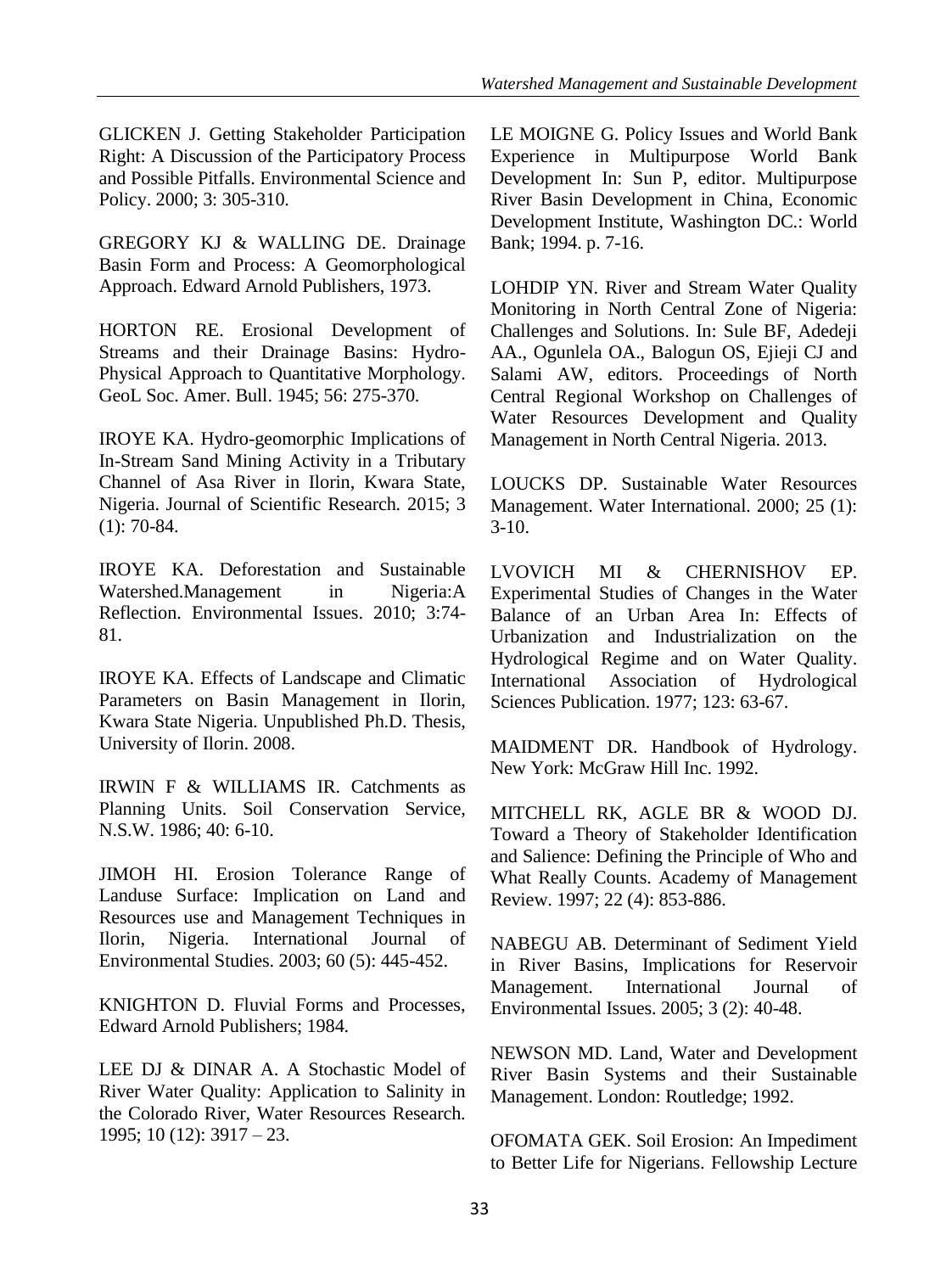according to him also include landowners, those who use watershed and those whose participation is essential to successful management. These groups of people are important in the planning of the natural environment where human activities and natural process are multilayered combined. Wamalwa (2009), classified stakeholders in watershed management by their possession or attributed possession of between one and three of the following attributes:

- i. the stakeholder's power to influence life on the watershed,
- ii. the legitimacy of the stakeholder's relationship with the watershed region, and
- iii. the urgency of the stakeholder's claim on the watershed area.

Stakeholders possessing the three aforementioned attributes according to Mitchell et al. (1997) can be classified as 'definitive' while those posing two or one of the attributes can be classified as expectant and 'latent' respectively. Because watershed assessment is complex, especially at the planning phase due to its overlapping multiple jurisdictions that are managed by organizations with divergent goals and responsibilities and inhabited by numerous stakeholders with varied interests (Erdogan, 2013; Glicken, 2000), there is the need to carry along the groups in every decision making process. Inadvertent exclusion of a stakeholder group may influence a group's decision to accept or reject the outcome of the process (Erdogan, 2013). Thus, the involvement of every stakeholder needs to be balanced against the limited resources available for watershed assessment and management (USEPA, 2001).

Okeola (2013) observed that the new trend across the world today in basin planning and management is the involvement of public and private sectors such as environmental agencies, civil society, regulatory bodies and service providers in agricultural, municipal, tourism and industrial sectors. According to him, the

appropriate institutional arrangement for a particular basin will depend on its scale (local, national or trans-boundary); the stage of basin development; the main water management challenges to be addressed and the existing social, economic, political and institutional arrangement.

### **4. HISTORICAL DEVELOPMENT OF WATERSHED MANAGEMENT**

History of river monitoring according to Barrow (1998) dates back to almost 5,000 years ago while the first suggestion that a river basin be used as a planning and administrative unit was made in AD. 1752 (Chorley, 1969). River basin management further developed in the 1990s with the idea of Sir Williams Wilcoks to regulate the flow of Nile River. This project was undertaken in order to coordinate the demands made within the basin. The establishment of Tennessee Valley Authority (TVA) in 1933 however presents a radical departure in the river basin management from simple resource exploitation to that which integrates with other aspect of development, and directed at improving human welfare (Barrrow, 1998). The body which was set up by United State Government seeks to purse the following major objectives:

- i. promote flood control on the Tennessee river system,
- ii. improve navigation on the river system,
- iii. establish hydroelectric power stations, and,
- iv. achieve proper use of marginal lands.

From its inception till date, the TVA has made progress in comprehensive river basin development; controlling floods, generating and distributing electricity, improving navigation, simulating industrialization and employment, extending education and welfare, controlling soil erosion and improving agricultural production (Finer, 1994; Newson, 1992; Ayode, 1988).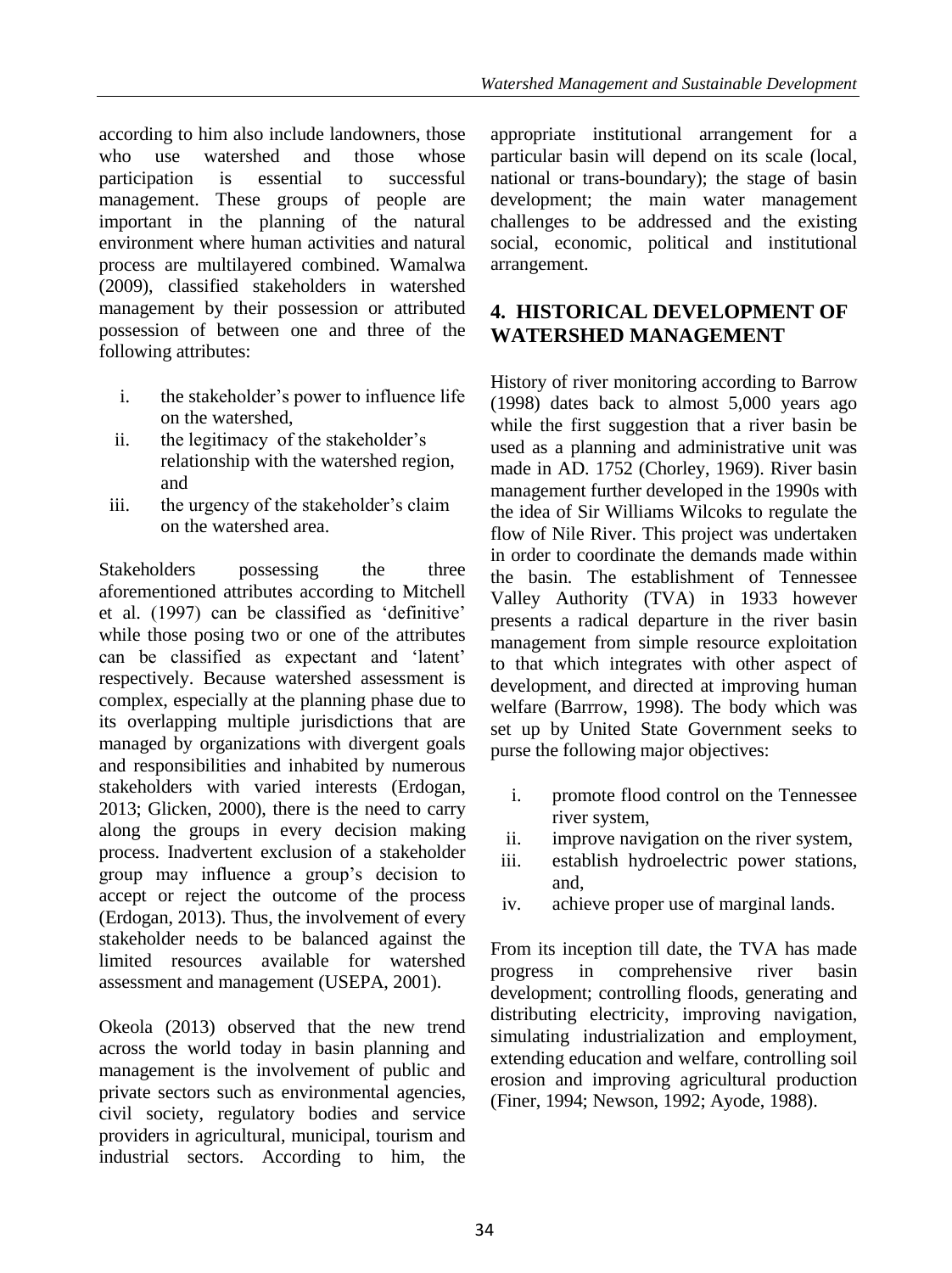2003; Adediji and Jeje, 2004) and sedimentation (Oyegun, 1987); the measure will also aid in conserving water for dry season usage (Iroye, 2008).

ii. Improvement in Cultivation Methods: Improved cultivation methods and practices on cropped land and in the watershed should be encouraged. This is because; such activities can reduce substantially the rates of erosion and sediment generation. Farmers operating within each catchment should be encouraged to dedicate certain percentage area of their farms for the cultivation of crops with high root density and high litter production as a way of increasing infiltration process.

iii. Controlled Urban Development: Urbanization process remains one of the major anthropogenic distortions to the theoretical operation of hydrological cycle, and its greatest consequence according to Delleur (1982) is as a result of paved surface. Efforts should thus be made by authorities concerned to zone each drainage basin for future development. This will entail dedication of a certain percentage of the land areas as parks and gardens where tree could be grown. Buildings erected on floodplains should be removed while stream channel should be enlarged and deepened to facilitate easy flow of runoff as earlier recommended by Akinola (1966).

iv. Engineering Construction: This management technique is better adopted where land deterioration has progressed too far that biological improvement measures, even when combined with better farming and forest management methods, will not be sufficient to check such degradation process. Measures that can be adopted in this technique include trenching, terracing, construction of spillways in terrace banks, gully check, drains, runoff interception canals and small tanks and ponds. All these are integral parts of comprehensive watershed management. However, advantages and disadvantages of any engineering method chosen will have to be balanced, the double objective being improvement in use of land in the watershed and improvement of the river regime and sediment transport.

v. Improvement in hydro-meteorological facilities: Paucity of data remains one of the biggest problems in basin hydro-meteorological research in developing countries. This factor accounts for the reason why most drainage basins especially in Nigeria cannot be properly managed (Faniran, 1991). According to Ayoade (1971), fewer than 300 of the 1,058 rain gauging stations established by 1965 by the Nigerian Meteorological Services were found to have, as of 1971, any form of reliable record extending for l0 years or more. This data gave a network density of 1 to almost 900sq.km, instead of the recommended 1:50. The situation is even less satisfactory according to him with evaporation measurement where just 70 recording stations were known to exist all over the country, many of which were poorly operated and maintained. Data problem in watershed management still persist till date in Nigeria (Londip, 2013).

vi. Use of natural boundaries: For effective basin management in Nigeria, government should base the development and management of water resources on natural basins rather than on political or administrative boundaries. It is in so doing that the adoption of aforementioned watershed management techniques will not only aid in ameliorating degradation process in the country but, will also assist in the achievement of sustainable development.

## **REFERENCES**

ADEDAYO A. Balancing Land use and the Environment in Nigeria: Lesson from other Countries. Journal of Geography, Environment and Planning. 2007; 3 (2): 8-16.

ADEDIJI A & JEJE LK. Channel Erosion in Opa Basin, Southwestern Nigeria. Journal of Environmental Hydrology. 2004; 2: 1-10.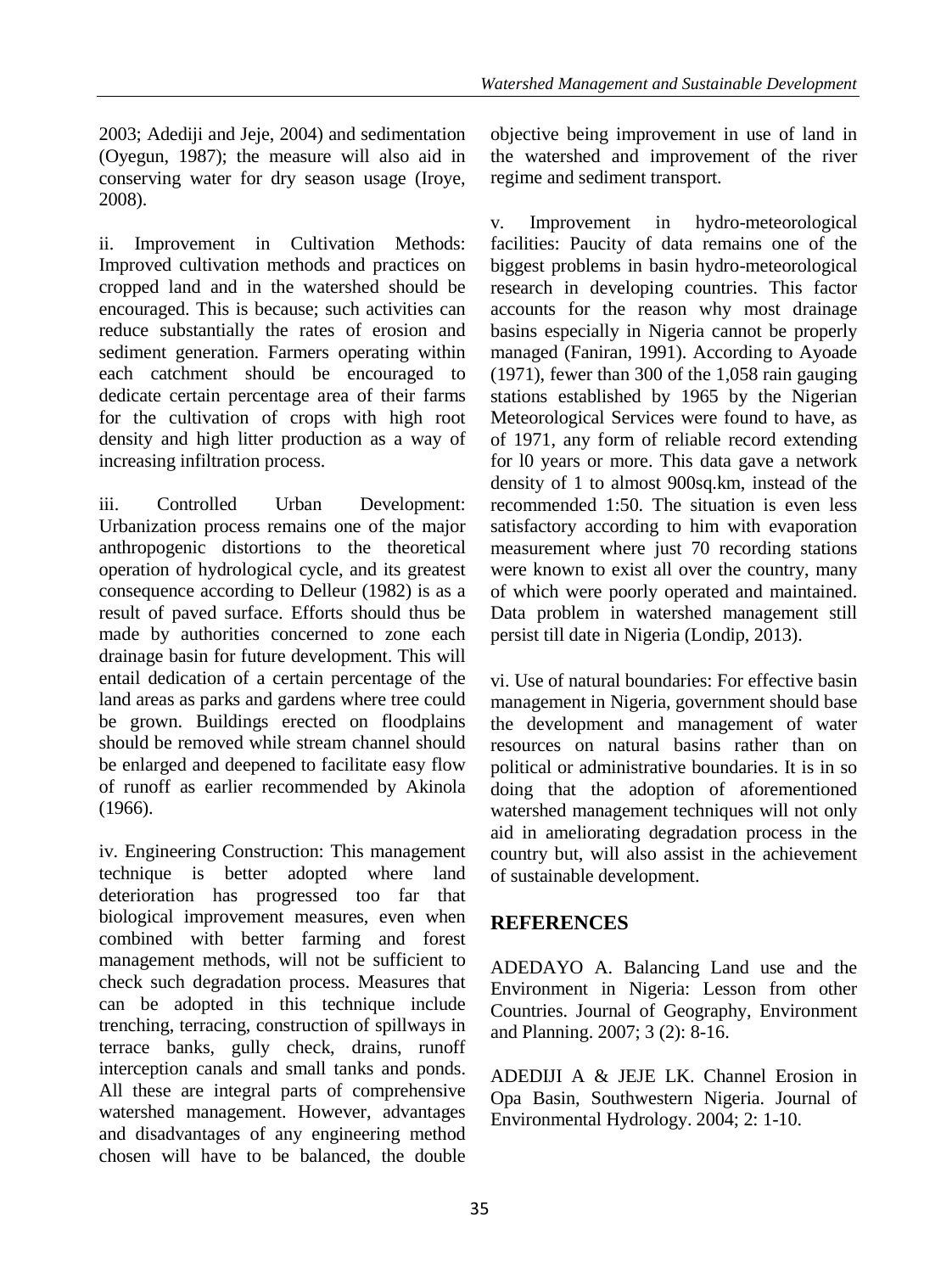which includes, creation of global alliance, provision of framework for development and conservation, conservation of earth's vitality and biodiversity and keeping within the earth's carrying capacity; other principles according to them include respect and care for community, rational usage of non-renewable resources and changing of personal attitudes and practices.

## **7. WATERSHED MANAGEMENT MEASURES AND SUSTAINABLE DEVELOPMENT**

The success of watershed management efforts largely depend on the conditions and processes operating within a drainage basin. Factors such as amount and distribution of rainfall, topography, soil types, existing vegetation cover and economic activities of farming and grazing practices largely influence the state of a watershed. Attempt to achieve sustainable development in any region thus calls for understanding of the combined roles played by all the aforementioned factors. This can be successfully carried out by analyzing these causal factors and the processes they influence, result of which can be used in comprehensive management of drainage basins.

As a watershed transform from rural to urban setting, the percentage paved area in such a catchment drastically increases. This situation negatively impact infiltration process; hence overland flow quickly delivers precipitation to streams. Storm hydrographs in such a catchment typically rise and fall faster when compared with rural catchment due to high volumes and transitory nature of surface runoff. Not only that urban watersheds usually contain many potential sources of contaminants, including municipal and industrial wastewater discharges, combined and sanitary sewer overflows, and chemical storage and disposal. Storm water runoffs in such a catchment do increase the loading of micro-organism, nutrients, metals and sediments into source waters.

Good watershed management aims at retaining more rainfall on the land and improve river regime by reducing flood peaks and sediment transport. This can be successfully carried out through afforestation programme, improvement in cultivation methods, controlled urban development and engineering construction. However, for effective basin management to be realized, information is required from such catchments on hydro-meteorological and environmental attributes including geology, soil, vegetation, land use as well as settlement and human activities.

Availability of these sets of data will assist greatly in achievement of sustainable development in any given catchment through:

1. Domestic Water Supply: The provision of good domestic water supply to the people still remains a big problem that calls for urgent attention in the tropical environment. Misery, sickness and death occur in most of these countries due to infectious diseases related to inadequate water supply both in quantity and quality (Oyegun, 1982, Faniran, 1991). Not only this, statistics shows that about 80 countries are suffering from acute water shortages, and thus, scarcity of water has become a limiting factor to both economic and social development of most nations. In an effort to improve this gloomy record, the UN designated 1980-1990 as the International Drinking Water and Sanitation Decade 'with a goal to provide all the people with adequate water of safe quality and basic sanitary facilities by 1990. This goal however, remains a mirage up till date, mainly due to basin degradation process amongst others. Health of the watershed has direct effect on the quality of water which drains in the watershed area (Giri et al., 2012). Thus, the various watershed retaining management techniques highlighted in this study will thus help in retaining more on the land, especially during the raining season, which can subsequently be used in augmenting dry season water supply shortages in the basins.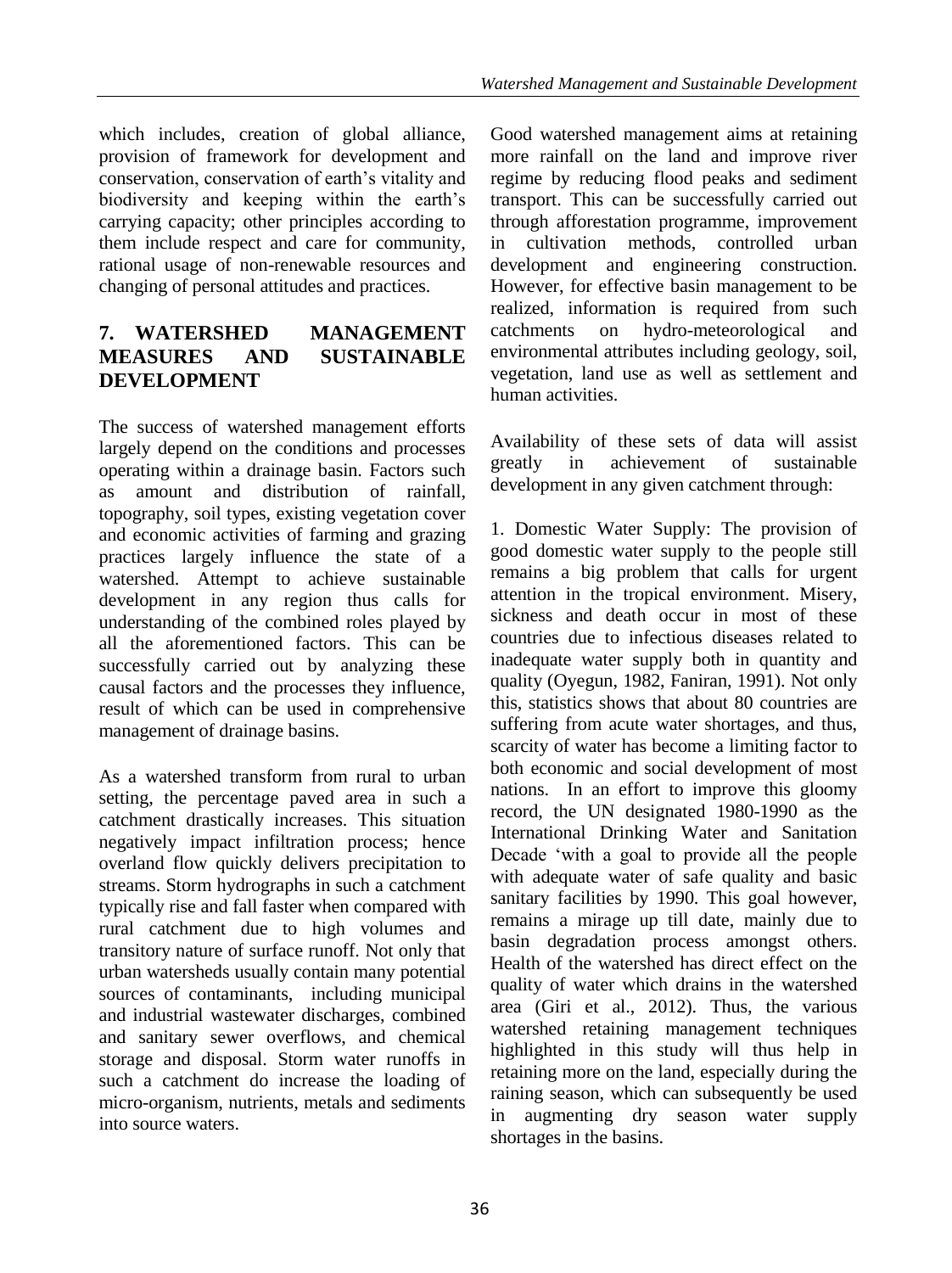#### **5. THE TENNESSEE VALLEY AUTHORITY: EXAMPLE OF COMPREHENSIVE WATERSHED MANAGEMENT**

The United State Tennessee Valley Authority (TVA) was established by the 1933 Act, and has recorded unprecedented level of success (Clapp, 1965). With the establishment of TVA, the Tennessee River which was previously an uncontrolled stream has now been brought under complete control. The impounded waters now make the river navigable at all times and facilitate the generation of hydro-electricity at a number of pints along the water course. In addition, flooding in the catchment has been brought under complete control while agriculture, industrialization and planned settlements have witnessed marked progress. According to Faniran (1972) TVA is not only concerned with the development of the basins water resources, but also with the development of available resources within the almost 50,000 square km basin area involving seven state administrations. Hence, Friedmann and Weaver (1979) hail its establishment as the first practical example of regional development in USA.

Resources developed within the basin include coal, petroleum, metals, chemical, ceramic material, fertilizer ingredients, timber and farmland. Development of coal has made it possible to maintain standby steam generators which are usually used during periods of high power demands or when an extended drought reduced available power. Development of petrochemical industries has had tremendous effects on agricultural development both within and around the basin while the planned development of the entire basin has minimized the incidents of pollution, accelerated runoff, flooding and erosion resulting from deforestation and farming activities within the watershed. TVA thus clearly depicts a good example of watershed management.

#### **6. THE CONCEPT OF SUSTAINABLE DEVELOPMENT**

Sustainable development refers to development that meets the needs of the present without compromising the ability of future generation to meet their own needs (Loucks, 2000). It is a development that continues forever. The term sustainable development according to Sule (2003) first came into focus sometimes, in the early 90's and the concept has since then become a subject of debate and discussion throughout the world with the 2002 World Summit having it as its main theme. Sinha et al. (2008) defined it as a regularly maintained development while United Nations World Commission on Environment and Development refer to it as development which must meet the needs of the present generation without compromising on the ability of the future generations to meet their own needs and aspirations. These definitions thus imply that it is possible to have development without destroying the environment. This is however only possible when man ensures that his rate of usage of renewable resources does not exceed their regeneration.

The need for sustainable development arose because the global resource base is exhaustible. This implies that there is a limit beyond which the rate of increasing exploitation of natural resources to meet the ever increasing demand of goods and services will affect the ability of future generations to meet their own needs.

Sustainable development can be regarded as economic development which takes into consideration, the sustainability of the natural environment. Without environmental sustainability, it will be virtually impossible to achieve sustainable development (Tilakasiri et al., 2012). This thus suggests that environmental issues must always be included in development policies, activities and planning of any nation. Sinha et al. (2008) enumerated a number of principles for sustainable development among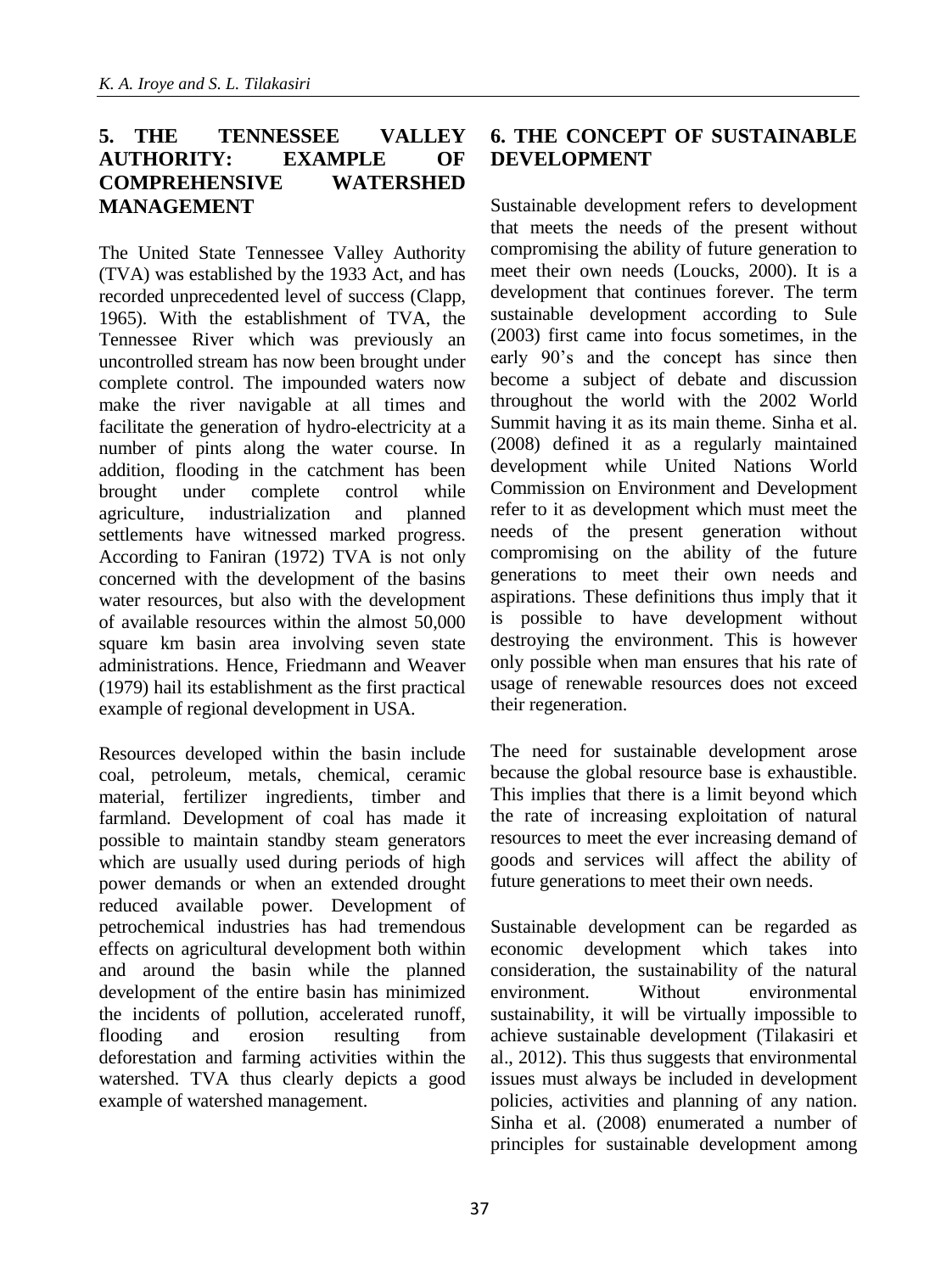according to him also include landowners, those who use watershed and those whose participation is essential to successful management. These groups of people are important in the planning of the natural environment where human activities and natural process are multilayered combined. Wamalwa (2009), classified stakeholders in watershed management by their possession or attributed possession of between one and three of the following attributes:

- i. the stakeholder's power to influence life on the watershed,
- ii. the legitimacy of the stakeholder's relationship with the watershed region, and
- iii. the urgency of the stakeholder's claim on the watershed area.

Stakeholders possessing the three aforementioned attributes according to Mitchell et al. (1997) can be classified as 'definitive' while those posing two or one of the attributes can be classified as expectant and 'latent' respectively. Because watershed assessment is complex, especially at the planning phase due to its overlapping multiple jurisdictions that are managed by organizations with divergent goals and responsibilities and inhabited by numerous stakeholders with varied interests (Erdogan, 2013; Glicken, 2000), there is the need to carry along the groups in every decision making process. Inadvertent exclusion of a stakeholder group may influence a group's decision to accept or reject the outcome of the process (Erdogan, 2013). Thus, the involvement of every stakeholder needs to be balanced against the limited resources available for watershed assessment and management (USEPA, 2001).

Okeola (2013) observed that the new trend across the world today in basin planning and management is the involvement of public and private sectors such as environmental agencies, civil society, regulatory bodies and service providers in agricultural, municipal, tourism and industrial sectors. According to him, the

appropriate institutional arrangement for a particular basin will depend on its scale (local, national or trans-boundary); the stage of basin development; the main water management challenges to be addressed and the existing social, economic, political and institutional arrangement.

## **4. HISTORICAL DEVELOPMENT OF WATERSHED MANAGEMENT**

History of river monitoring according to Barrow (1998) dates back to almost 5,000 years ago while the first suggestion that a river basin be used as a planning and administrative unit was made in AD. 1752 (Chorley, 1969). River basin management further developed in the 1990s with the idea of Sir Williams Wilcoks to regulate the flow of Nile River. This project was undertaken in order to coordinate the demands made within the basin. The establishment of Tennessee Valley Authority (TVA) in 1933 however presents a radical departure in the river basin management from simple resource exploitation to that which integrates with other aspect of development, and directed at improving human welfare (Barrrow, 1998). The body which was set up by United State Government seeks to purse the following major objectives:

- i. promote flood control on the Tennessee river system,
- ii. improve navigation on the river system,
- iii. establish hydroelectric power stations, and,
- iv. achieve proper use of marginal lands.

From its inception till date, the TVA has made progress in comprehensive river basin development; controlling floods, generating and distributing electricity, improving navigation, simulating industrialization and employment, extending education and welfare, controlling soil erosion and improving agricultural production (Finer, 1994; Newson, 1992; Ayode, 1988).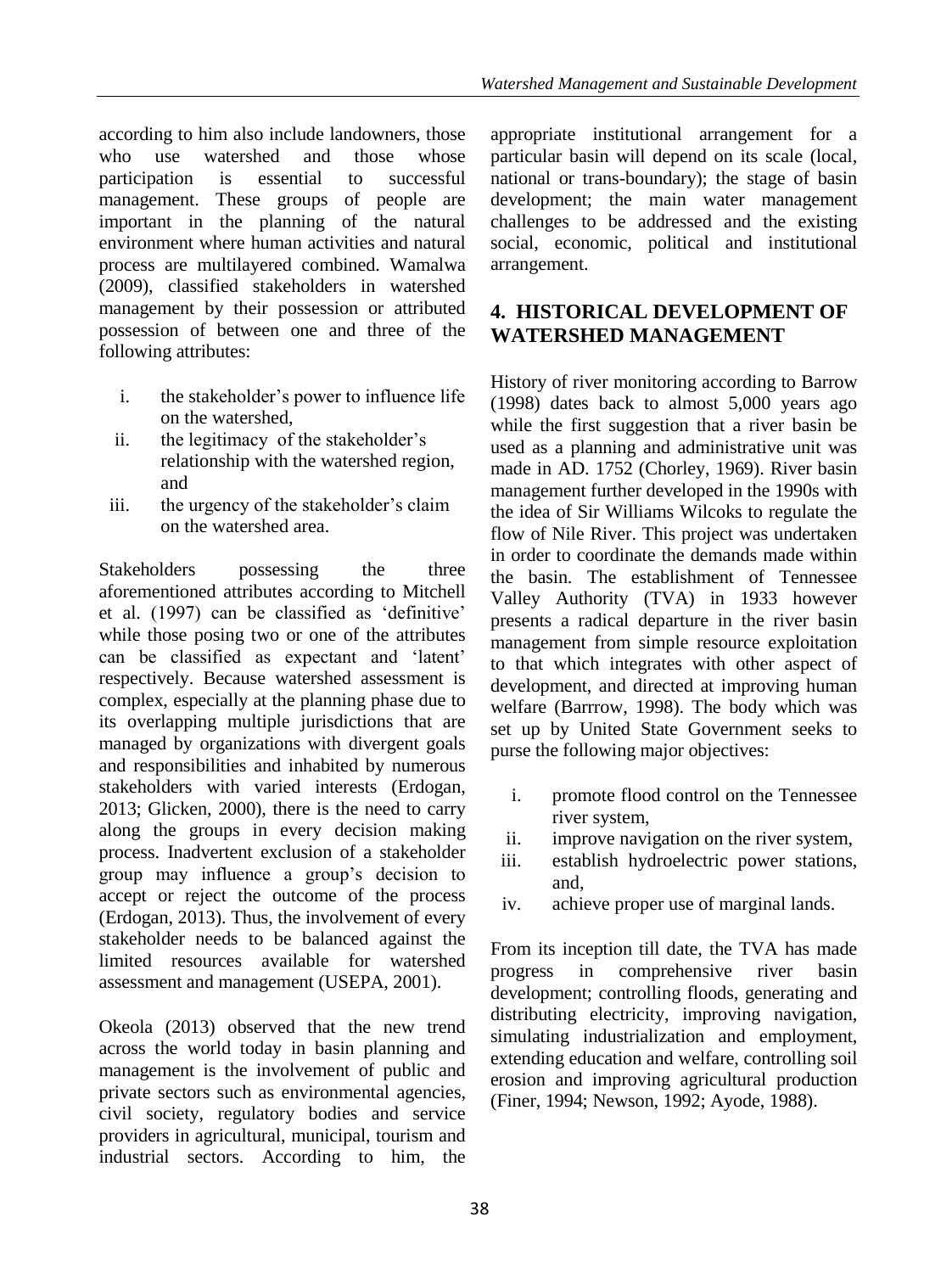management have often fail to lead to an optimal outcome, resulting in inefficient resource use, economic losses and environmental degradation.

Catchment management ensures effective coordination of activities that affect the conservation, sustainable use and management of every component part of watersheds such as water, soils and vegetation. Watershed management as a concept thus take into consideration, the various activities, needs, hopes and aspirations of users of land within a drainage basin by creating among them, the awareness in ensuring that all activities are carried out in manner that will have minimal impact on the environment. It is dedicated to solving watershed problems on a sustainable basis (Erdogan, 2013); it provides an ecologically sound economic base for the watersheds and its people (Rawat, 2014). According to Clapp (1965), the concept is not only relevant for water resource development as it is erroneously believed in Nigeria; but for total environmental planning and management. This is what Faniran (1972) calls Comprehensive River Basin Development (CRBD), Cunningham (1986) and Irwin (1986) call it Total Catchment Management (TCM) and Barrow (1998) calls it River Basin Development Planning and Management (RBDPM). River Basin Development Planning and Management according to Barrow (1998) seeks to integrate the following interrelated, but separately evolved concepts:

- i. multipurpose development;
- ii. an integrative role for draining basin unit; and
- iii. the acceptance of intervention to promotion development (typically seen to be improvement of social welfare or regional conditions)

Le Moigne (1994) listed the advantages associated with comprehensive approach to river basin development to include ability to:

- i. meet short and long term demands in an economically efficient manner,
- ii. benefit from cost reduction through economies of scale,
- iii. identify efficient solution to water and pollution problems
- iv. include activities and objectives that are not always economically and technically feasible in separable approaches, and,
- v. facilitate action of reaching a consensus among the riparian's, thereby reducing tension and conflicts.

The Barilla Centre for food and Nutrition (2009) listed a number of criteria for successful functioning of basin organization. These criteria include:

- i. A well-defined mandate and good legal, political and administrative power to carry it out
- ii. Adequate staffing and capacity building, especially for environmental issues, which are often new and informed by limited data availability.
- iii. Strong, broad-based political and stakeholder support
- iv. Sustainable funding

#### **3. STAKEHOLDERS IN WATERSHED MANAGEMENT**

Freeman (1984) define stakeholder as any group of individual who can affect or is affected by the achievement of an organization objectives. Stakeholders in watershed management according to Erdogan (2013) include all regulatory or resource agencies with responsibilities for protecting and managing the water body at local, state and federal levels and all the parties whose authority will be needed to implement management plan. Others are nongovernmental organizations such as watershed associations or councils, river watch citizen groups, volunteer monitoring groups, educational and research institutions industries and agricultural associations. Stakeholders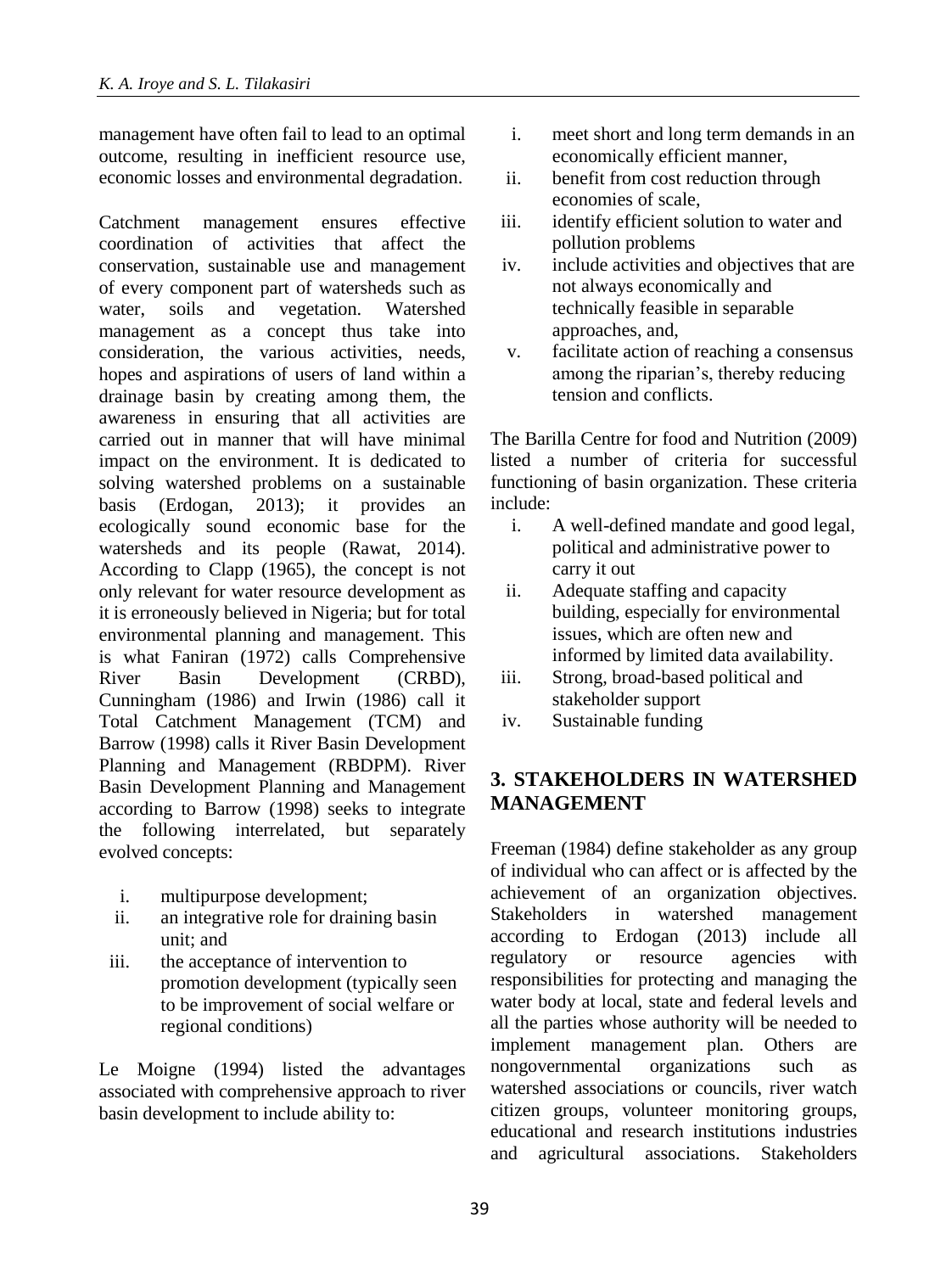according to him also include landowners, those who use watershed and those whose participation is essential to successful management. These groups of people are important in the planning of the natural environment where human activities and natural process are multilayered combined. Wamalwa (2009), classified stakeholders in watershed management by their possession or attributed possession of between one and three of the following attributes:

- i. the stakeholder's power to influence life on the watershed,
- ii. the legitimacy of the stakeholder's relationship with the watershed region, and
- iii. the urgency of the stakeholder's claim on the watershed area.

Stakeholders possessing the three aforementioned attributes according to Mitchell et al. (1997) can be classified as 'definitive' while those posing two or one of the attributes can be classified as expectant and 'latent' respectively. Because watershed assessment is complex, especially at the planning phase due to its overlapping multiple jurisdictions that are managed by organizations with divergent goals and responsibilities and inhabited by numerous stakeholders with varied interests (Erdogan, 2013; Glicken, 2000), there is the need to carry along the groups in every decision making process. Inadvertent exclusion of a stakeholder group may influence a group's decision to accept or reject the outcome of the process (Erdogan, 2013). Thus, the involvement of every stakeholder needs to be balanced against the limited resources available for watershed assessment and management (USEPA, 2001).

Okeola (2013) observed that the new trend across the world today in basin planning and management is the involvement of public and private sectors such as environmental agencies, civil society, regulatory bodies and service providers in agricultural, municipal, tourism and industrial sectors. According to him, the

appropriate institutional arrangement for a particular basin will depend on its scale (local, national or trans-boundary); the stage of basin development; the main water management challenges to be addressed and the existing social, economic, political and institutional arrangement.

### **4. HISTORICAL DEVELOPMENT OF WATERSHED MANAGEMENT**

History of river monitoring according to Barrow (1998) dates back to almost 5,000 years ago while the first suggestion that a river basin be used as a planning and administrative unit was made in AD. 1752 (Chorley, 1969). River basin management further developed in the 1990s with the idea of Sir Williams Wilcoks to regulate the flow of Nile River. This project was undertaken in order to coordinate the demands made within the basin. The establishment of Tennessee Valley Authority (TVA) in 1933 however presents a radical departure in the river basin management from simple resource exploitation to that which integrates with other aspect of development, and directed at improving human welfare (Barrrow, 1998). The body which was set up by United State Government seeks to purse the following major objectives:

- i. promote flood control on the Tennessee river system,
- ii. improve navigation on the river system,
- iii. establish hydroelectric power stations, and,
- iv. achieve proper use of marginal lands.

From its inception till date, the TVA has made progress in comprehensive river basin development; controlling floods, generating and distributing electricity, improving navigation, simulating industrialization and employment, extending education and welfare, controlling soil erosion and improving agricultural production (Finer, 1994; Newson, 1992; Ayode, 1988).